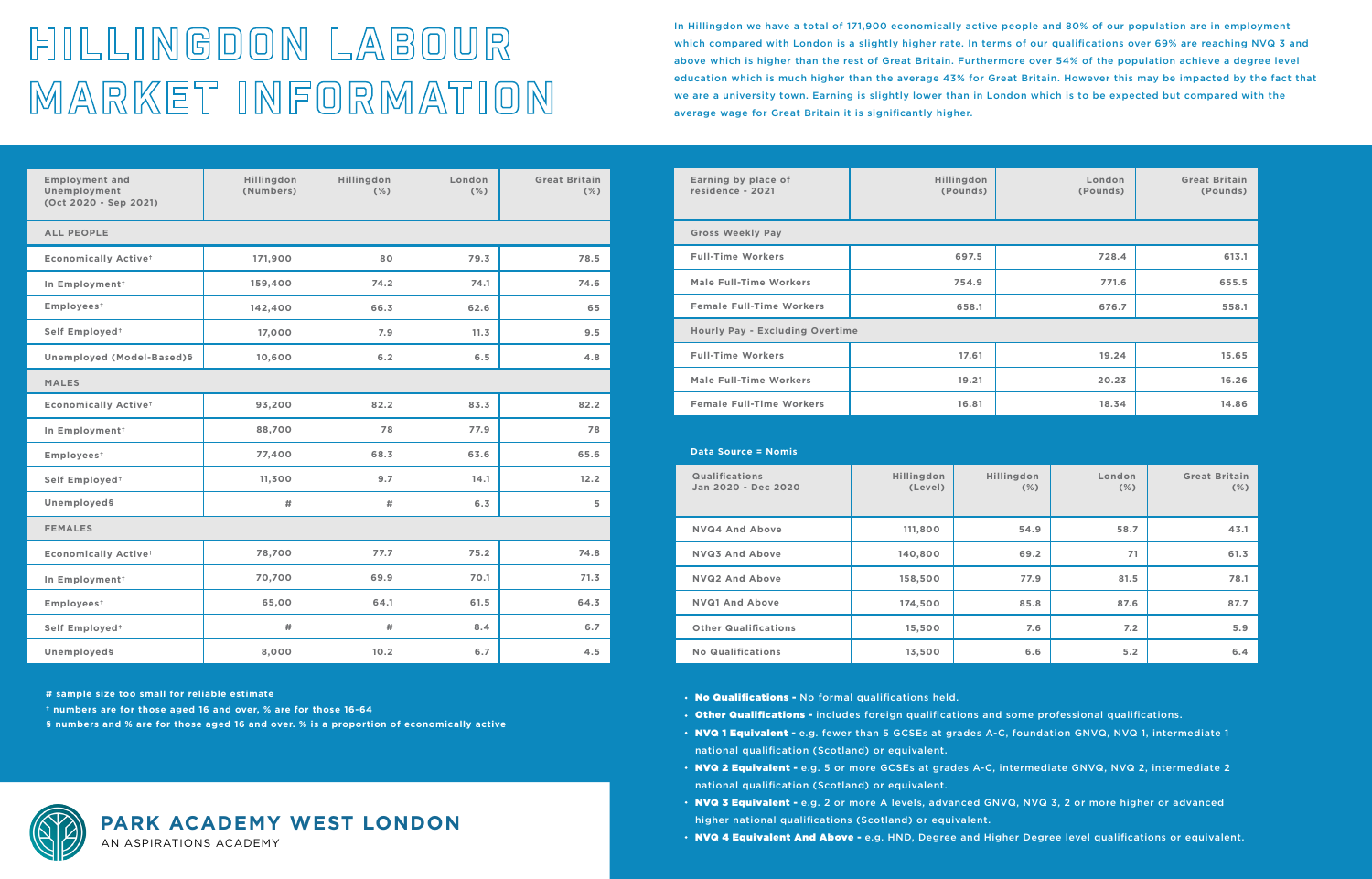**PARK ACADEMY WEST LONDON** AN ASPIRATIONS ACADEMY

## EMPLOYEE JOBS IN BOROUGH OF HILLINGDON

Here we see the industries and types of jobs available in the Borough of Hillingdon. We can see that the top 3 industries are Transportation and Storage with 33,000 jobs, Administrative and support services with 31,000 and finally Wholesale and Retail at 25,000. Though we do see a diverse range of industries present in the borough probably in part due to the airport, university and healthy local business landscape. Hillingdon also has a significantly higher number of managing directors and senior professionals than the Great Britain average, with also a high number of administrative and technical positions

| <b>Employee Jobs 2020</b>                                               | Hillingdon<br>(Employee<br>Jobs) | Hillingdon<br>$(\%)$ | London<br>$(\%)$ | Great<br><b>Britain</b><br>$(\%)$ | <b>Employment by Occupation</b><br>(Oct 2020 - Sep 2021)                 | Hillingdon<br>(Numbers)          | Hillingdon<br>$(\%)$                                                          | London<br>$(\%)$                                                                 | Great<br><b>Britain</b><br>$(\%)$ |  |
|-------------------------------------------------------------------------|----------------------------------|----------------------|------------------|-----------------------------------|--------------------------------------------------------------------------|----------------------------------|-------------------------------------------------------------------------------|----------------------------------------------------------------------------------|-----------------------------------|--|
| <b>Total Employee Jobs</b>                                              | 191,000                          |                      |                  |                                   | Soc 2010 Major Group 1-3                                                 | 85,500                           | 53.8                                                                          | 62                                                                               | 49.7                              |  |
| Full-Time                                                               | 141,000                          | 73.8                 | 73               | 67.9                              | 1 Managers, Directors And Senior Officials                               | 15,500                           | 9.7                                                                           | 12.5                                                                             | 10.7                              |  |
| Part-Time                                                               | 50,000                           | 26.2                 | 27               | 32.1                              | 2 Professional Occupations                                               | 46,100                           | 28.9                                                                          | 29.9                                                                             | 23.4                              |  |
| <b>Employee Jobs By Industry</b>                                        |                                  |                      |                  |                                   | 3 Associate Professional & Technical                                     | 24,000                           | 15                                                                            | 19.3                                                                             | 15.5                              |  |
| <b>B: Mining And Quarrying</b>                                          | 200                              | O.1                  | $\circ$          | 0.2                               | Soc 2010 Major Group 4-5                                                 | 36,800                           | 23.2                                                                          | 15.9                                                                             | 19.1                              |  |
|                                                                         |                                  |                      |                  |                                   | 4 Administrative & Secretarial                                           | 25,700                           | 16.1                                                                          | 10.1                                                                             | 10.2                              |  |
| <b>C</b> : Manufacturing                                                | 8,000                            | 4.2                  | 2.2              | 7.9                               | <b>5 Skilled Trades Occupations</b>                                      | 11,100                           | $\overline{7}$                                                                | 5.8                                                                              | 8.9                               |  |
| D : Electricity, Gas, Steam And Air Conditioning Supply                 | 600                              | 0.3                  | 0.3              | 0.5                               | Soc 2010 Major Group 6-7                                                 | 20,200                           | 12.7                                                                          | 12.4                                                                             | 16.2                              |  |
| E: Water Supply; Sewerage, Waste Management And Remediation Activities  | 1000                             | 0.5                  | 0.4              | 0.7                               | 6 Caring, Leisure And Other Service Occupations                          | 13,00                            | 8.1                                                                           | $\overline{7}$                                                                   | 9.1                               |  |
| F: Construction                                                         | 6,000                            | 3.1                  | 3.3              | 4.8                               | <b>7 Sales And Customer Service Occs</b>                                 | #                                | #                                                                             | 5.3                                                                              | $\overline{7}$                    |  |
| G: Wholesale And Retail Trade; Repair Of Motor Vehicles And Motorcycles | 25,000                           | 13.1                 | 12.3             | 14.9                              | Soc 2010 Major Group 8-9                                                 | 16,300                           | 10.2                                                                          | 9.7                                                                              | 15 <sub>1</sub>                   |  |
| <b>H</b> : Transportation And Storage                                   | 33,000                           | 17.3                 | 5                | 5.1                               | 8 Process Plant & Machine Operatives                                     | #                                | #                                                                             | 3.3                                                                              | 5.6                               |  |
| I: Accommodation And Food Service Activities                            | 18,000                           | 9.4                  | 7.5              | 7.2                               | 9 Elementary Occupations                                                 | 10,600                           | 6.7                                                                           | 6.4                                                                              | 9.4                               |  |
| J: Information And Communication                                        | 6,000                            | 3.1                  | 7.8              | 4.5                               |                                                                          | S : Other Service Activities 1.2 |                                                                               |                                                                                  |                                   |  |
| K : Financial And Insurance Activities                                  | 2,250                            | 1.2                  | 7.5              | 3.5                               | <b>B</b> : Mining And Quarrying 0.1<br>C: Manufacturing 4.2              |                                  |                                                                               |                                                                                  |                                   |  |
| L : Real Estate Activities                                              | 1,750                            | 0.9                  | 2.5              | 1.8                               | R : Arts, Entertainment<br>And Recreation 0.9                            |                                  | D : Electricity, Gas, Steam And Air<br>Conditioning Supply 0.3                |                                                                                  |                                   |  |
| M : Professional, Scientific And Technical Activities                   | 15,000                           | 7.9                  | 13.2             | 8.7                               | Q : Human Health And<br>Social Work Activities 8.4                       |                                  | E: Water Supply; Sewerage, Waste Management<br>And Remediation Activities 0.5 |                                                                                  |                                   |  |
| N: Administrative And Support Service Activities                        | 31,000                           | 16.2                 | 9.8              | 8.8                               | P: Education 7.3                                                         |                                  |                                                                               | G : Wholesale And Retail Trade; Repair Of<br>Motor Vehicles And Motorcycles 13.1 |                                   |  |
| O: Public Administration And Defence; Compulsory Social Security        | 7,000                            | 3.7                  | 4.7              | 4.6                               |                                                                          |                                  |                                                                               |                                                                                  |                                   |  |
| P: Education                                                            | 14,000                           | 7.3                  | 7.6              | 9                                 | O : Public Administration And Defence;<br>Compulsory Social Security 3.7 |                                  |                                                                               |                                                                                  |                                   |  |
| Q: Human Health And Social Work Activities                              | 16,000                           | 8.4                  | 11.3             | 13.6                              |                                                                          |                                  |                                                                               |                                                                                  |                                   |  |
| R : Arts, Entertainment And Recreation                                  | 1,750                            | 0.9                  | 2.3              | 2.2                               | N: Administrative And                                                    |                                  |                                                                               |                                                                                  |                                   |  |
| <b>S: Other Service Activities</b>                                      | 2,250                            | 1.2                  | 2.3              | 1.9                               | Support Service Activities 16.2                                          |                                  |                                                                               | H: Transportation And Storage 17.3                                               |                                   |  |





**M : Professional, Scientific And Technical Activities 7.9**